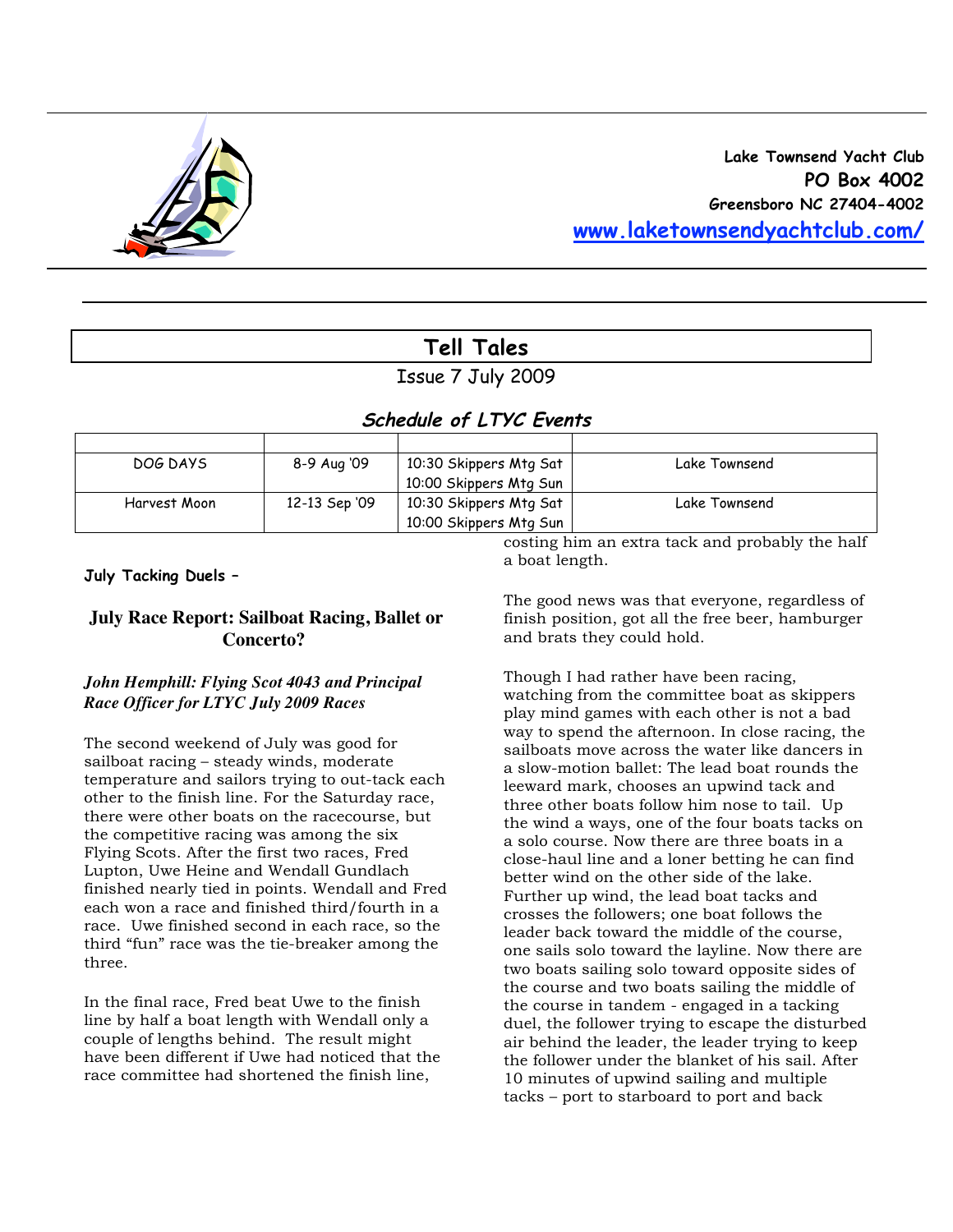again and again, the four boats – the partners and two soloists converge at the windward mark, dancers reforming for the chorus. They round the mark, the spinnakers balloon across the bows and now the angles are broader and a few jibes replace the many tacks. Around the leeward mark again, there's a dash for the finish line. After 45 minutes, the boats arrive at the line, not much further apart than when they began, the difference determined by some vague separation of intuition and luck.

If you are a sailor on the boat, you feel the adrenaline and work to maintain focus and calm; but if you are a spectator, you (if there's a little knowledge of sailing) are drawn into the moment by the aesthetics – the patterns the boats create as they move across the water, the colors, the shapes and the lines. I am not a musician, but I can appreciate a Bach concerto when it delivers harmonious patterns and movements – a leader and a follower, a phrase and an echo, partners and soloists – instrumentalists sometimes leading, sometimes following, always making music together on the same stage, beginning at the same time and ending at the same point: a concerto, a dance, a race.

But don't get me wrong, I'll take the race anytime over the ballet or the concerto.

## **LTYC 1st Ever Catamaran Sailing Class a resounding Success!!**



With unbelievable cooperation from the LTYC wind, the July 4,5 class was great fun for both instructors and students. This weekend was the first time Joleen & Eric have simply "Sailed for Fun" at Lake Townsend

With a simple schedule, focus on sailing, and variable

wind conditions, the students experienced many aspects of Catamaran Sailing in the two day class: Going fast, going slow, flying a hull, not going at all.

For the past couple of years, Joleen had been contemplating trying to set up a Catamaran Sailing Class. This year, Joleen simply bit the bullet and scheduled the classes, determined to figure something out. The first thing she figured out was that she had selected two weekends that she wasn't available and needed to reschedule, and finally settled on offering July 4,5; Aug 1,2; Aug 29,30 or Sept 5,6.

#### **Great Support from LTYC Catamaran Sailors and area Catamarans Sailors.**

With Adam Zahand, David Duff, Rebecca Burwell, and Eric and Joleen Rasmussen providing their boats and time for the classes as their schedule permits, we expect to have 4-5 boats per class, and perhaps as many instructors. David Duff had other commitments the first weekend, so could not join us for the full class, but David arrived Saturday morning to help with rigging and the initial beach activity, then returned Sunday to help put his boat away. Rebecca had a conflict occur so was unable to attend the first class, but expects to be able to help with others.

#### **Flexibility pays off !**

When the winds died on Saturday about 10:30, and then filled in just a bit around 11:15, we headed back to shore for an early lunch. During lunch the winds filled back in and lasted for the rest of the class. Sail when there is wind is always a good idea!!

When the righting bar broke during the capsize recovery demonstration, Adam and Joleen revised the plan and demonstrated using a motor boat to assist with a capsize



recovery.

#### **Sailing IS a Spectator Sport!**

Bill Byrd and Steve Raper showed up Saturday morning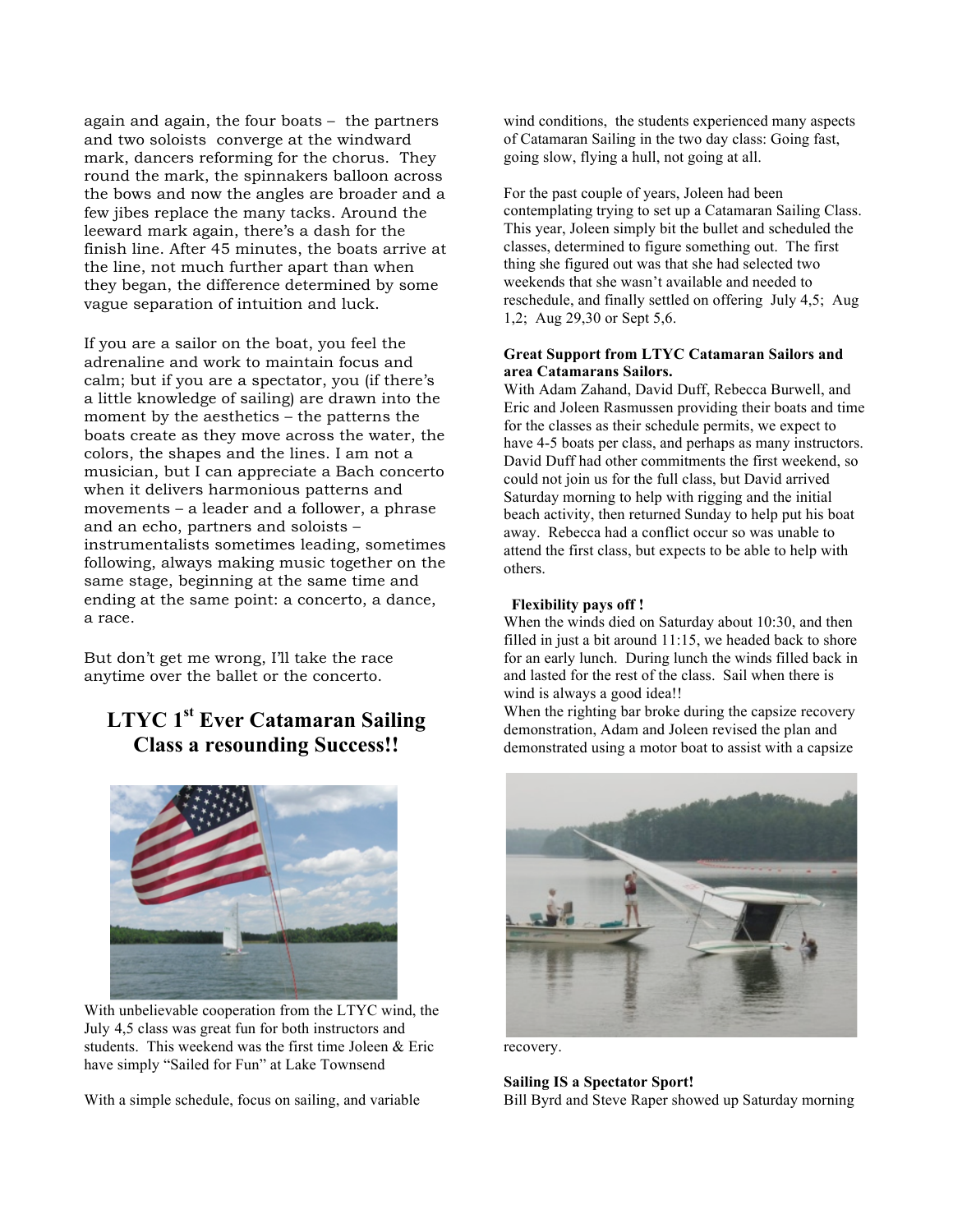to watch the catamaran sailing class, while flying the Old Glory in celebration of the  $4<sup>th</sup>$  of July. David Young stopped by on Saturday and watched for a while from



shore. David was very pleased to see all the Catamarans sailing along without any difficulty or issues and was later very surprised to learn that he was watching "first time sailors" at the helm. Ken Warren joined in his Lighting, two Capris, and two other boats were also out on the water during the class activites. It was great to have 10 boats just sailing around on the lake.

#### **Some insights from this weekend's students**

*Thoroughly enjoyed the class the weekend of 7/4 and 7/5! Have never sailed, and the instruction was suited perfect for me! Strong individualized attention (one-on-one) and Joleen kept it quite simple for us. Great for a novice like me! Basic techniques, and did not get caught up on all the different terms of the pieces of the Cat. Just the basics! Great fun! Joleen and instructors were knowledgeable, very prepared, and made the class enjoyable! I learned a lot, and had a blast doing it! I cannot wait to go out again on my own*! *Billy T.*

#### **Class Objective**

Joleen's main objective for offering the Cat Class (for free) is simply to stir up interest in catamaran sailing at Lake Townsend. The class is based on having an experienced catamaran sailor on the boat with the student.

Day 1 10am-2pm See how the boat parts work on shore first. Sail for an hour with the experienced sailor at the helm, and the student at the jib. Lunch Sail for about  $\frac{1}{2}$  - new sailor at the helm – Holding a Course, Tacking and Gybing Sail for an hour just for fun

Day 2 9am-1:00pm Watch a live capsize recovery See how more boat parts work – first on shore Review basic Rules of the Road – first on shore Sail for about  $\frac{1}{2}$  hour - student at the helm Sail for an hour – Overtaking, Windward Leeward, Starboard Port Assist with Derigging

## *~ANOTHER CAT CLASS OPPORTUNITY~*

Taken the monohull sailing class, and ready for more, Sailed a monohull and want to try a Cat, own a Cat, but haven't quite gotten comfortable sailing it? Sign up for the 2 day free catamaran sailing class. Openings still available Sept 5,6 Joleenrasmussen@embarqmail.com, 919-732- 5410. Class sizes are small (4-6 boats) and classes fill up quickly.

# July 13 Learn To Sail class and Yeoman class

Steve Raper



I love to teach a large group and at 15 students for my July 13 class I got my 'druthers'. Everyone really did a fantastic job in the class! Having good wind certainly helped - it started out light and mostly got better every day. One of their toughest challenges was on a day when the wind was about 8-10 and coming directly in from the jetty. Tight quarters and strong wind left little room for correction. But, after a few head to wind passes and one very quick capsize drill, every boat made it out under sail power! After that, sailing around the course we'd laid out was simple. On the last day we setup a start line and ran a windward/leeward race with a five minute start sequence. That was fun till the wind completely died (sound familiar?) after the first lap.

After class on graduation day, John, Dean, Alex, Rachael and I met for dinner at Ham's Lakeside on Cone Blvd to celebrate and sat outside on the back porch which overlooks the lake. Huge thank you to Wayne Jones, Hudson Barker, David Duff, Adam Zahand, Steve Moates and Starling Gunn for helping out with the class. I surely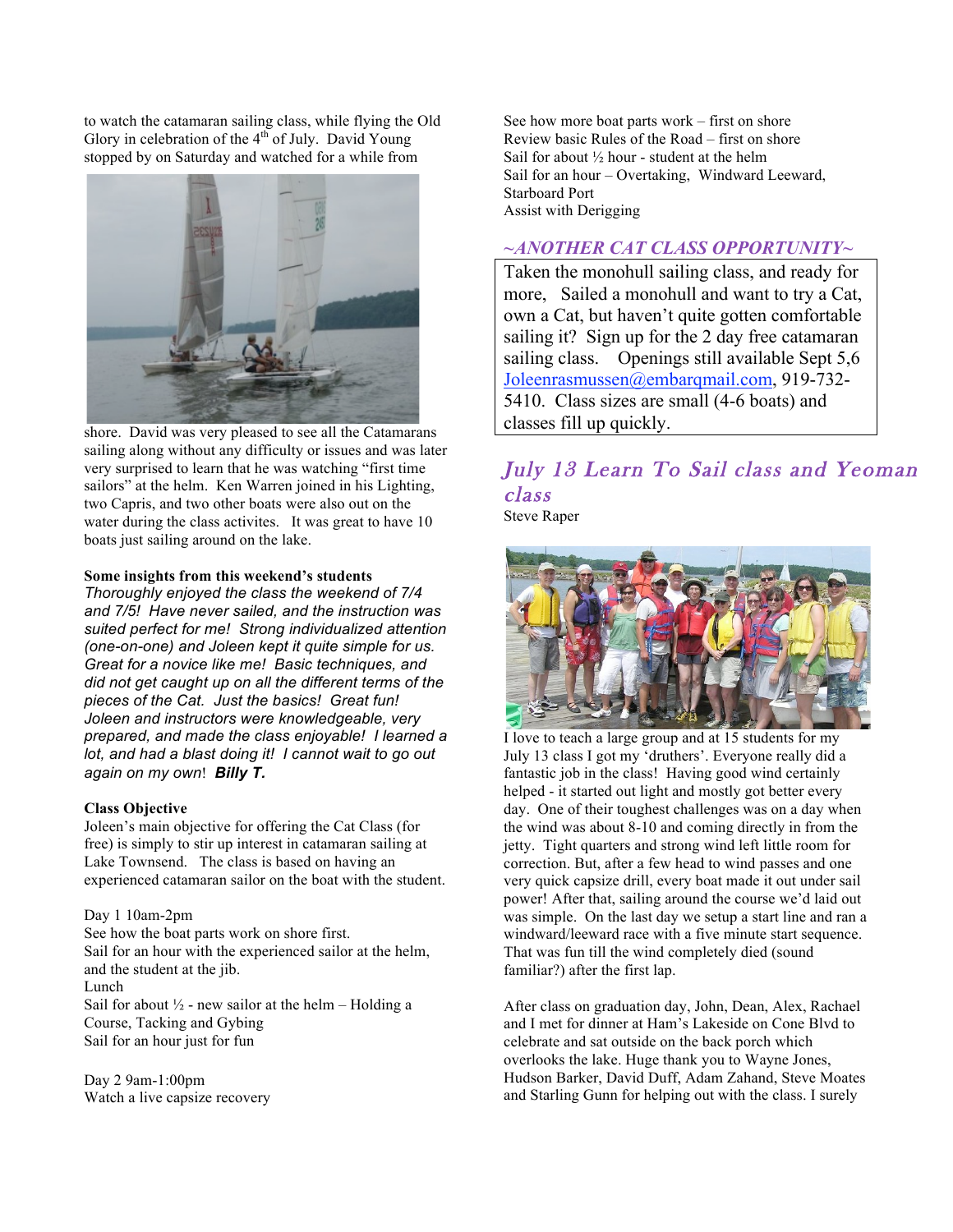couldn't have done it without you. Check out the front page of the website for more photos of the class.

Everyone was energized about sailing and most are now club members so let's welcome them aboard (insert piping aboard sound here!) – Robby Dunnagan, Annette Heyman, Jennifer Hill, Alexandria Jones, Mark Longren, Dean Rutledge, Rachel Skvarch, Maria Van Zee, David Van Zee and John Wright.

I invited the class to come sailing on my Flying Scot the next Saturday and had a great response so needed some other boats to help out. It was very short notice, but as usual, club members volunteered to help. This actually turned out to be an impromptu Yeoman's class and could not have worked out better. After a slow start, about 11am the wind came in from the Southwest at 10-12 mph with some gusts to 14-15 – more wind than they'd sailed in. Volunteering to coach were Mike King on his Catalina 16.5, Adam Zahand with an Isotope and John Hemphill on his Flying Scot. Rachel and John went with me, David with Adam, and Maria and Jennifer with Mike. With John were Bill Byrd and a young man who is in Greensboro for the summer.



Since we've had very little rain lately, the lake level was down about 30 inches. Not a big problem for launching at the docks, but from the beach was pretty much impossible. After backing his van in on the beach as far as he dared, the boat was still several feet above the water.



But, Adam got very creative and launched from the docks

and paddled around to the beach with little effort. David steered while Adam paddled. I need to talk to Adam about that, doesn't he know the crew is supposed to do all the actual work!

George Bageant's Junior Class were also sailing that morning and having a grand time.



We sailed for several hours and worked on many of the things we talked about in class. After taking the class, the *most important thing we club members can do* for our students is to get them onboard with experienced skippers who can give them intermediate level instruction that you just cannot do by coaching from a powerboat. I could see the light bulbs going off with Rachel and David and felt comfortable with them on the helm even with the wind we had. We also got the spinnaker up on Baby for a nice run as well. The other skippers reported that things went about the same on their boats and everyone learned a lot and had fun. After perfecting her handling of the jib, Rachel asked about crewing in a race – 'so all I have to do is trim the jib?'. They've come a long way in just two weeks. My thanks to the class for making it so much fun for me as well.

### *Flying Scot Fleet wins Governors Cup!*

From Alan O Backus (Carolina Sailing Club):

Because of a great turnout, not giving up in 25+ knot winds and having our hot shot builder, the Scots won back the North Carolina Governor's Cup trophy!! Harry Carpenter delivered a brand new, beautiful red, white & blue, hull #5900, to Adam of Greenville, and also delivered him all bullets, winning 1st place and the overall Governor's Cup trophy . . . not a bad deal to close the sale! It's been 10 years since the Scots last won the Governor's Cup. Having 14 Scots registered and finishing almost all of the hard races clinched the Cup for us! I want to thank six members of Fleet 27 (CSC) for coming out as well as our out‐of‐town sailors (especially 4 Scots from Lake Townsend) ‐ we could not have pulled this off without you! (LTYC members racing were Starling Gunn & Steve Raper, John Hemphill, Steve Morris and Jack Griffin) Congratulations to the top 4 places that received trophies: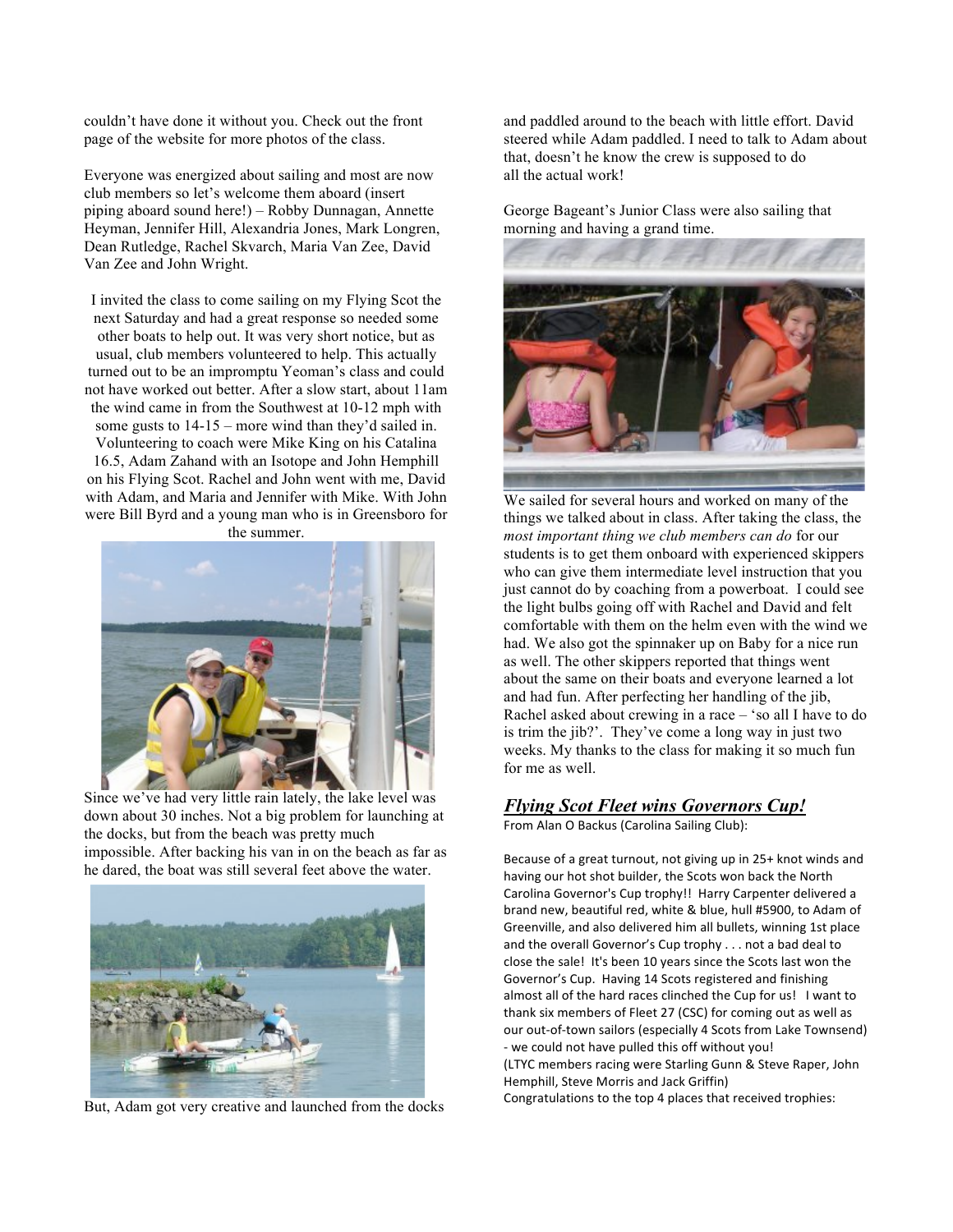1st Harry Carpenter & Adam (Governors Cup Winners!) 2nd Tom Kirtley 3rd Starling Gunn & Steve Raper 4th Charlie Buckner & Dale Oller



**Starling and Steve accepting the 3rd place trophy**

# **Sailboats for Sale – Saleboats for Sail?**

**1981 Isotope** - \$2500 with sails and a galvanized trailer. Crossbar, dolphin striker, and trampoline have been replaced and an extension added to the righting bar. Good boat for a beginning racer or someone looking to get back into racing. She won the 2005 Governor's Cup and continues to give challenge to the fleet leaders. Eric and I have owned this boat since 1998. She's gotten us hooked on Isotopes, so much so that we are upgrading to a 2006 model. Boat specifications at http://www.intlfiberglass.com/isotope.html. Fleet Activities http://www.intlfiberglass.com/Isotope%20Nationals%20

## 2006.html Call or email if interested:

## 919-732-5410;

joleen.rasmussen@bowebellhowell.com

**12'2 ft. Howmar day sailer/racer** for sale in Greensboro. (don't know year) Designed by Sparkman and Stephens. A great boat for kids, very fast and tippy.90 sq. ft. of sail with jib. Beam 4'10". 86 long trailer. \$1500 for both, includes both sails, etc. Appraisal done in 2004. Call Carole Drexel - (336) 274-4789 or cdrexel@triad.rr.com

**14 Force 5 sailboat** with trailer - \$550. Ready to sail. Excellent boat for singlehanded daysailing and racing. Contact David Layton at 336-643-0282.

**16-foot Isotope**- \$3000 These boats are built for speed and race regularly on Jordan Lake as well as other local regattas. They have been built locally in Durham and New Bern, NC for over 30 years: http://www.intl-fiberglass.com/boats.html

This particular boat is vintage 1981 (see pictures below). It is in very good condition, with trampoline replaced a few years ago. Includes:

- Furling jib
- Righting bar (just in case)
- **Trailer**
- Catamaran sailing book

The boat is very light and can be pulled by any vehicle (including a car). It can be rigged by one person in about 30 minutes and sailed by one or two. Contact - Phil Herold [pherold@nc.rr.com]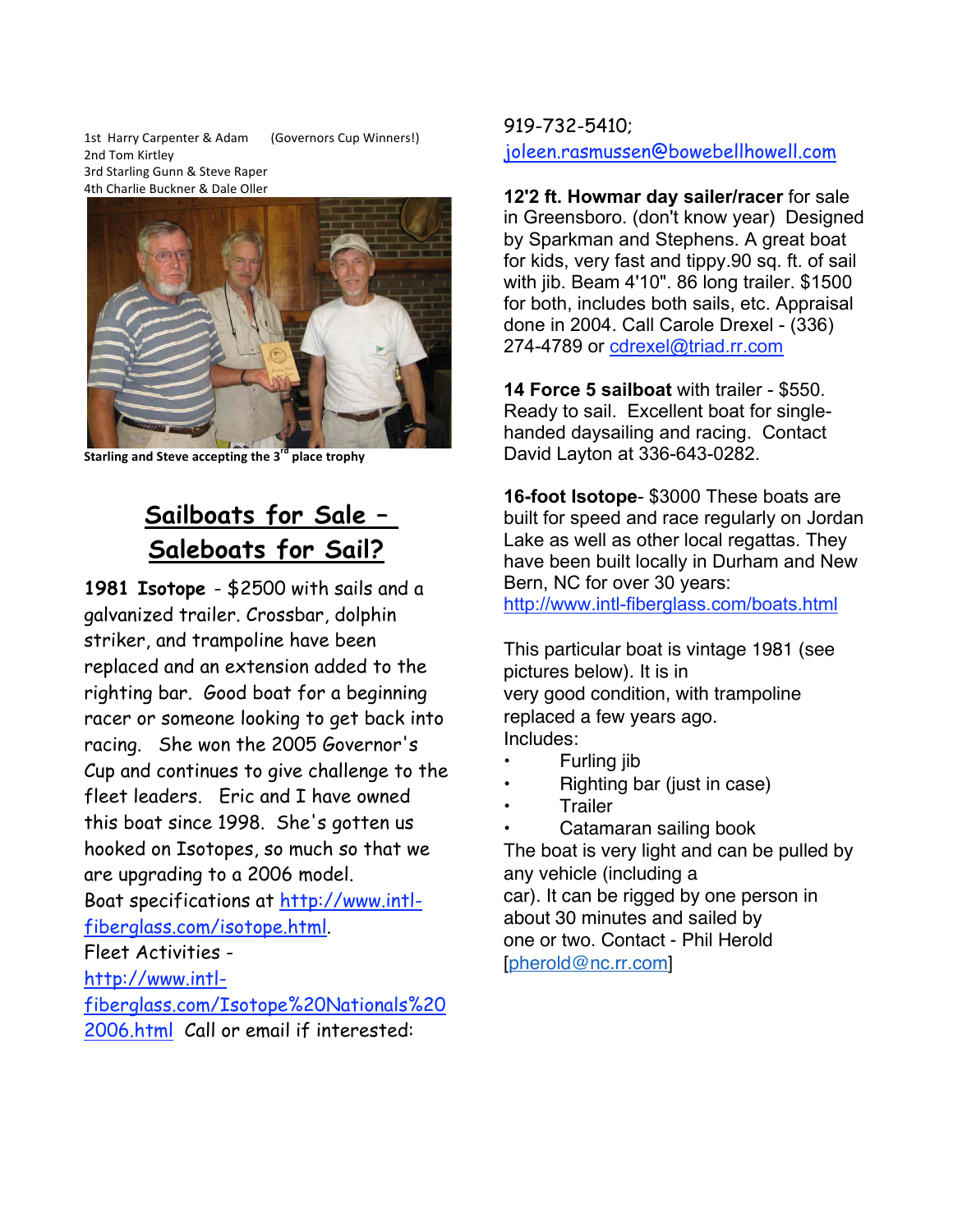|                                     | Lake Townsend Yacht Club Help Lines                                                  |
|-------------------------------------|--------------------------------------------------------------------------------------|
| Commodore:<br>Joleen Rasmussen      | <b>Starling Gunn</b><br>Cruising:                                                    |
| 919 732-5410 R                      | 336 939-2508 R                                                                       |
| joleen.rasmussen@bowebellhowell.com | justbgunnbell@bellsouth.net                                                          |
| Uwe Heine<br>Races:                 | Membership:<br><b>Steve Raper</b>                                                    |
| (Vice Commodore) 336-585-0951 R     | Steve.raper@greensboro-nc.gov                                                        |
| heineu@bellsouth.net                | Debbie Reynolds DAREYNOL@uncq.edu<br>Social:<br>Keith Smoot Gwaihir23@Embargmail.com |
| <b>Education:</b><br>Adam Zehand    |                                                                                      |
| (Rear Commodore) 336 288-3762 R     | David Duff<br>Junior Sailing:                                                        |
| adam_zahand@yahoo.com               | 336 282-7773 R                                                                       |
|                                     | David.Duff@analog.com                                                                |
| Finance:<br>David Raper             |                                                                                      |
| 336 6432-7071 R<br>(Treasurer)      | Valerie Nieman<br>Mayor's Cup Regatta:                                               |
| Gwynedd22@bellsouth.net             | valnieman@yahoo.com                                                                  |
| Publicity/History: David Young      | Newsletter/Directory:<br>Nancy Collins-Heine                                         |
| 336 545-1655<br>(Secretary)         | 336 585-0951 R                                                                       |
| dwyoung@triad.rr.com                | heineu@bellsouth.net                                                                 |
|                                     | Webmaster:<br><b>Steve Raper</b>                                                     |
|                                     | Steve.raper@greensboro-nc.gov                                                        |
|                                     |                                                                                      |

## **Call People. Go Sailing**

In an effort to involve more sailors in the Club's Sailing Events and Racing Programs, this "Available to Crew" list is published in each newsletter. The people listed have taken our Learn to Sail class or have other previous sailing experience and are looking to get more time on the water. So, if you have a boat and would like to participate in the Summer or Frostbite Race Series, why don't you call one of these folks for your crew? Alternatively, if you need a cruising partner on your boat or would like to team with someone on one of the city sailboats for a day sail or a race, contact someone on this list. If you would like to add your name to the list, contact Nancy Heine, Newsletter Editor (See the Help Lines box located in this newsletter).

| <b>Available To Crew</b> |              |                   |                          |  |  |  |  |  |  |  |  |  |
|--------------------------|--------------|-------------------|--------------------------|--|--|--|--|--|--|--|--|--|
| Name                     | Home Phone   | <b>Work Phone</b> | E-mail                   |  |  |  |  |  |  |  |  |  |
| <b>Bill Byrd</b>         | 336-635-1926 | N/A               |                          |  |  |  |  |  |  |  |  |  |
| Chip Cromartie           | 336-601-0464 | 336-274-3559      | cromartie@triad.rr.com   |  |  |  |  |  |  |  |  |  |
| Cynthia & Sam Reichelson | 336-540-1279 | 336-273-2511      | reichelson@cs.com        |  |  |  |  |  |  |  |  |  |
| Catherine Clark          | 336-315-0414 |                   |                          |  |  |  |  |  |  |  |  |  |
| Mike Bianco              | 336-299-4461 |                   | mfbyanko@aol.com         |  |  |  |  |  |  |  |  |  |
| Keith and Kelly Francies | 336-292-9042 | 336-362-5335      | keith.francies@davey.com |  |  |  |  |  |  |  |  |  |
| Valerie Nieman           | 336-908-3976 |                   | valnieman@yahoo.com      |  |  |  |  |  |  |  |  |  |
| Rita Parham              |              |                   | rparham@triad.rr.com     |  |  |  |  |  |  |  |  |  |

\*\* Attention\*\* – Can't remember the password for the login required for the Members Cove area on the website??There is now a (Need password?)link. Click on this & it will bring up an email form addressed to our WebMaster with the subject line 'LTYC Members Cove login: ‐ Send me your name and email address to receive login name and password.'

Summer Series - Race Results - Race Results also available via http://www.laketownsendyachtclub.com/Documents-temp/raceresults.pdf